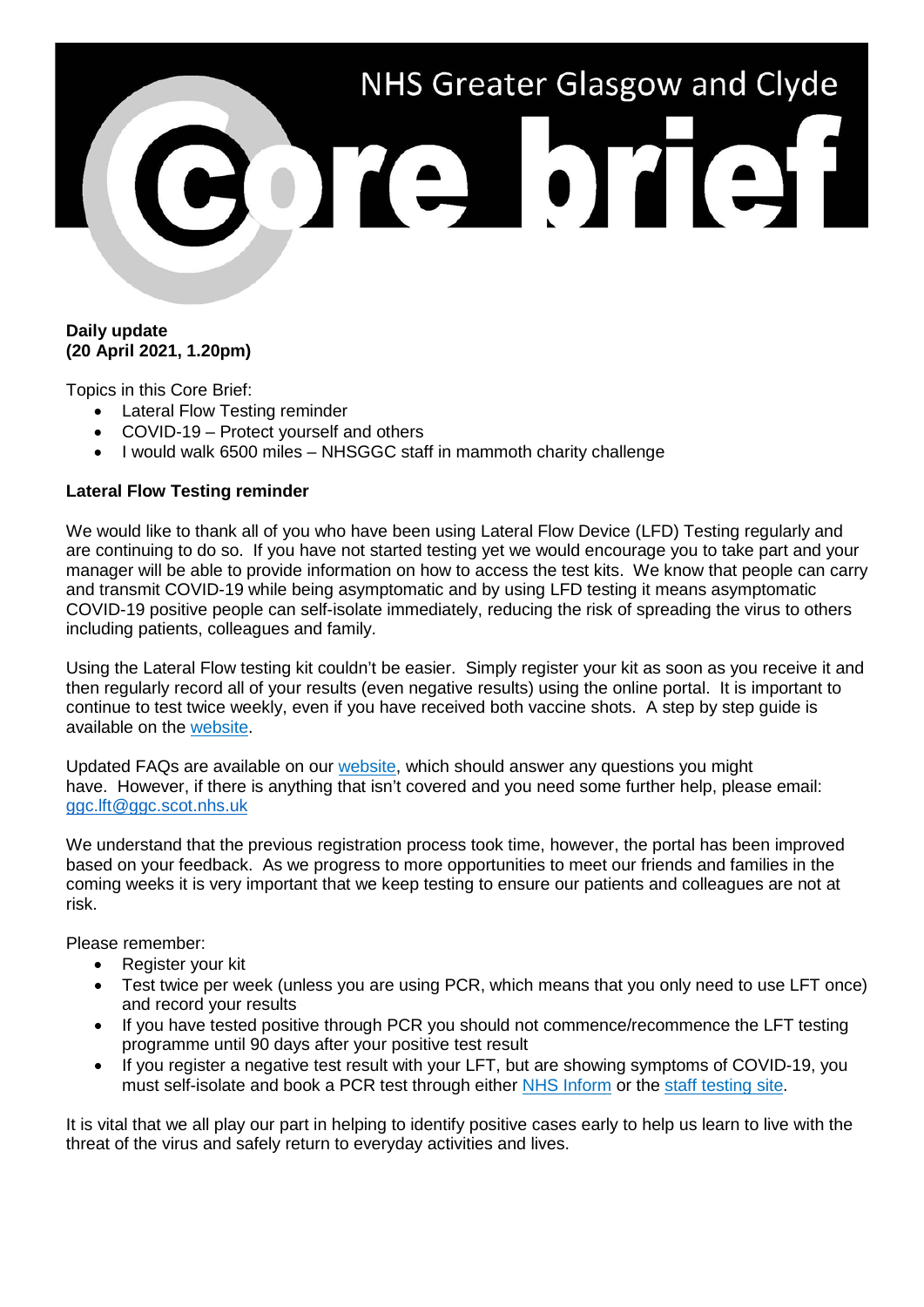

# **COVID-19 – Protect yourself and others**

Remember:

- [Stay at home if you have symptoms](https://www.nhsggc.org.uk/media/263552/covid19_stop_the_spread_good_practice_poster.pdf) Please display this poster in a visible area.
- When in the [workplace,](https://hpspubsrepo.blob.core.windows.net/hps-website/nss/3071/documents/1_covid-19-key-messages-in-the-workplace-a4.pdf) remember to comply with two metre Social Distancing and [wear a face](https://www.nhsggc.org.uk/media/264667/covid19_staff_face_masks_coverings.pdf)  [mask/covering](https://www.nhsggc.org.uk/media/264667/covid19_staff_face_masks_coverings.pdf) – on breaks, using changing rooms, arriving at work, leaving work and outside of work! Ensure staff have been briefed on the use of face masks/coverings
- Avoid car sharing
- Wash your hands regularly and avoid touching your face
- Avoid sharing equipment including stationery, keyboards and telephones and ensure cleaning protocols are in place.
- **Ensure protocols are in place so that high touch points are cleaned regularly including door** handles and [screens.](http://www.staffnet.ggc.scot.nhs.uk/Corporate%20Services/Communications/Briefs/Pages/comms_CoreBrief-24December2020(110pm)_LS241220.aspx)

Information relation to Social Distancing can be found [here.](https://www.nhsggc.org.uk/your-health/health-issues/covid-19-coronavirus/for-nhsggc-staff/social-distancing-in-the-workplace/) If you have any ideas to improve Social Distancing practice, please share with your line manager and email here: [SDCommsGroup@ggc.scot.nhs.uk](mailto:SDCommsGroup@ggc.scot.nhs.uk)

### **I would walk 6500 miles – NHSGGC staff in mammoth charity challenge**

Labour Ward staff at the Princess Royal Maternity are in the middle of a mammoth money-raising walking challenge.

All the way from here to Singapore, virtually!

A total of 65 staff have pledged to walk 100 miles each throughout April, to support the Quarriers maternal mental wellbeing service.

The 6500-mile adventure was the brainchild of Charge Midwife Jen Johansson, who wanted to do something to help people who might be struggling in these difficult times.

Jen said: "Mental health is such a big issue right now, and for new mums getting the right support when they need it most is really essential. If you can spare a few pounds, we'd be really grateful if you could support our efforts by going to our Just Giving page [\(www.justgiving.com/fundraising/jennifer-johansson\)](http://www.justgiving.com/fundraising/jennifer-johansson). Thank you."

And it's not only Quarriers that is benefiting. The group has found that the challenge has had a positive impact on staff wellbeing too.